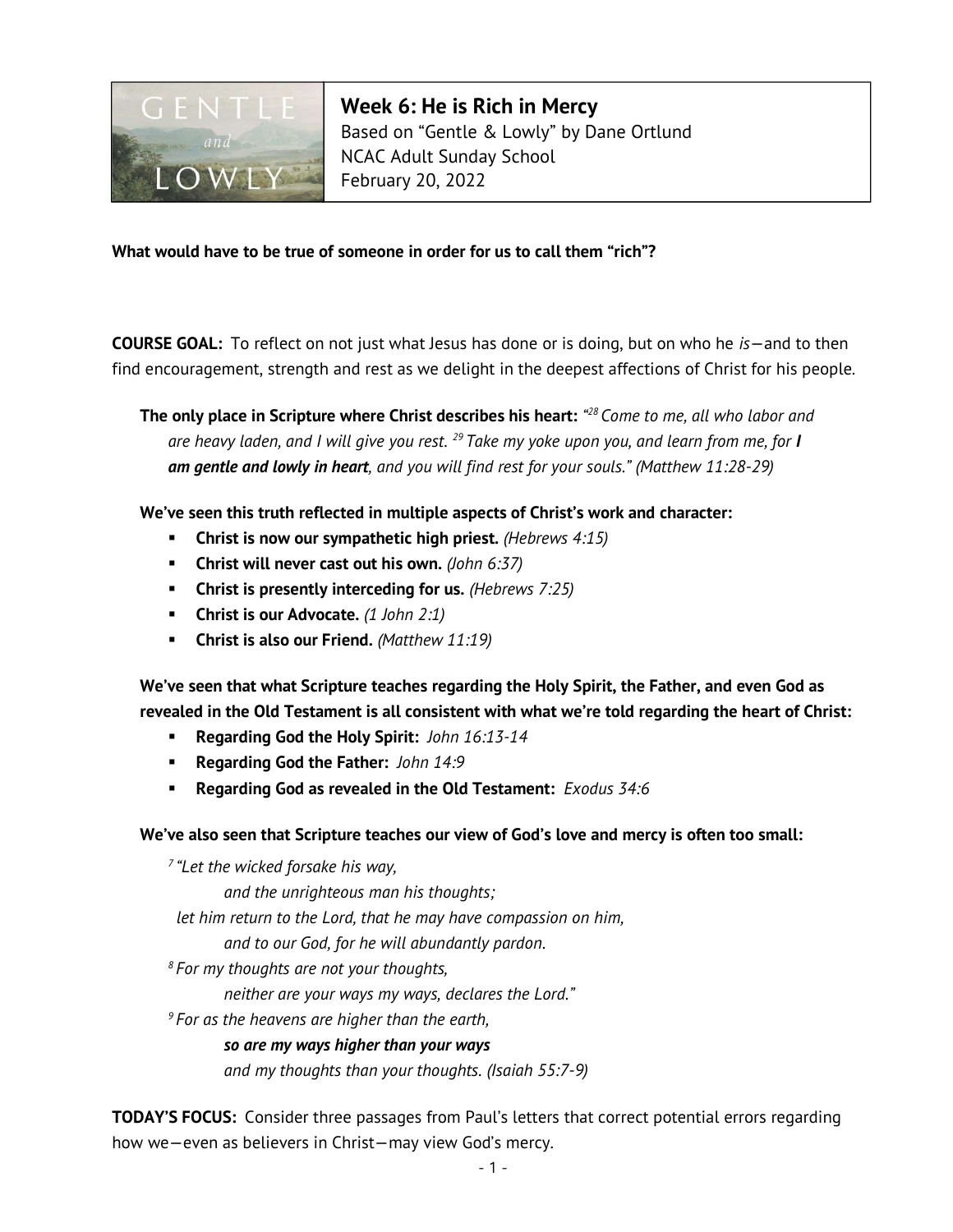Potential Error: We fail to appreciate how rich God is in mercy. Despite all Christ has said and done, even as believers we often continue to project our own human nature onto God. The result is that many of us have a diminished view of God's grace, love and compassion. Therefore, we must continually go to Scripture and let it correct our thoughts as it reveals the magnitude of God's rich and lavish mercy.

 $1$ And you were dead in the trespasses and sins  $2$  in which you once walked, following the course of this world, following the prince of the power of the air, the spirit that is now at work in the sons of disobedience $-\frac{3}{2}$  among whom we all once lived in the passions of our flesh, carrying out the desires of the body and the mind, and were by nature children of wrath, like the rest of mankind.

 $4$  But God, being rich in mercy, because of the great love with which he loved us,  $5$  even when we were dead in our trespasses, made us alive together with Christ-by grace you have been saved-  $^6$  and raised us up with him and seated us with him in the heavenly places in Christ Jesus… (Ephesians 2:1-6, ESV)

What stands out to you in verses 1-3 about the hopelessness of our prior estate without Christ?

If God is "rich in mercy" (v. 4) how should this impact the way we relate to God?

Perhaps you've had a hard life with significant challenges. As you consider your life, you struggle to see evidence of God's mercy toward you. Where should you look for proof of God's mercy toward you?

"'If my life is any evidence of the mercy of God in Christ,' you might think, 'I'm not impressed.' To you I say, the evidence of Christ's mercy toward you is not your life. The evidence of his mercy toward you is his life-[He was] mistreated, misunderstood, betrayed, abandoned...ln your place. If God sent his own Son to walk through the valley of condemnation, rejection, and hell, you can trust him as you walk through your own valleys on your way to heaven." (Gentle and Lowly, p. 179)

Perhaps you feel that you've taken advantage of God's grace and squandered His mercy. Knowing how you've lived, you're hesitant to approach God again. What do you need to remember about God?

"Do you know what Jesus does with those who squander his mercy? He pours out more mercy. God is rich in mercy. That's the whole point...That God is rich in mercy means that your regions of deepest shame and regret are not hotels through which divine mercy passes but homes in which divine mercy abides. It means the things about you that make you cringe most, make him hug hardest…It means our haunting shame is not a problem for him, but the very thing he loves most to work with…It means on that day when we stand before him, quietly, unhurriedly, we will weep with relief, shocked at how impoverished a view of his mercy-rich heart we had."  $(G&L, pp. 179-180)$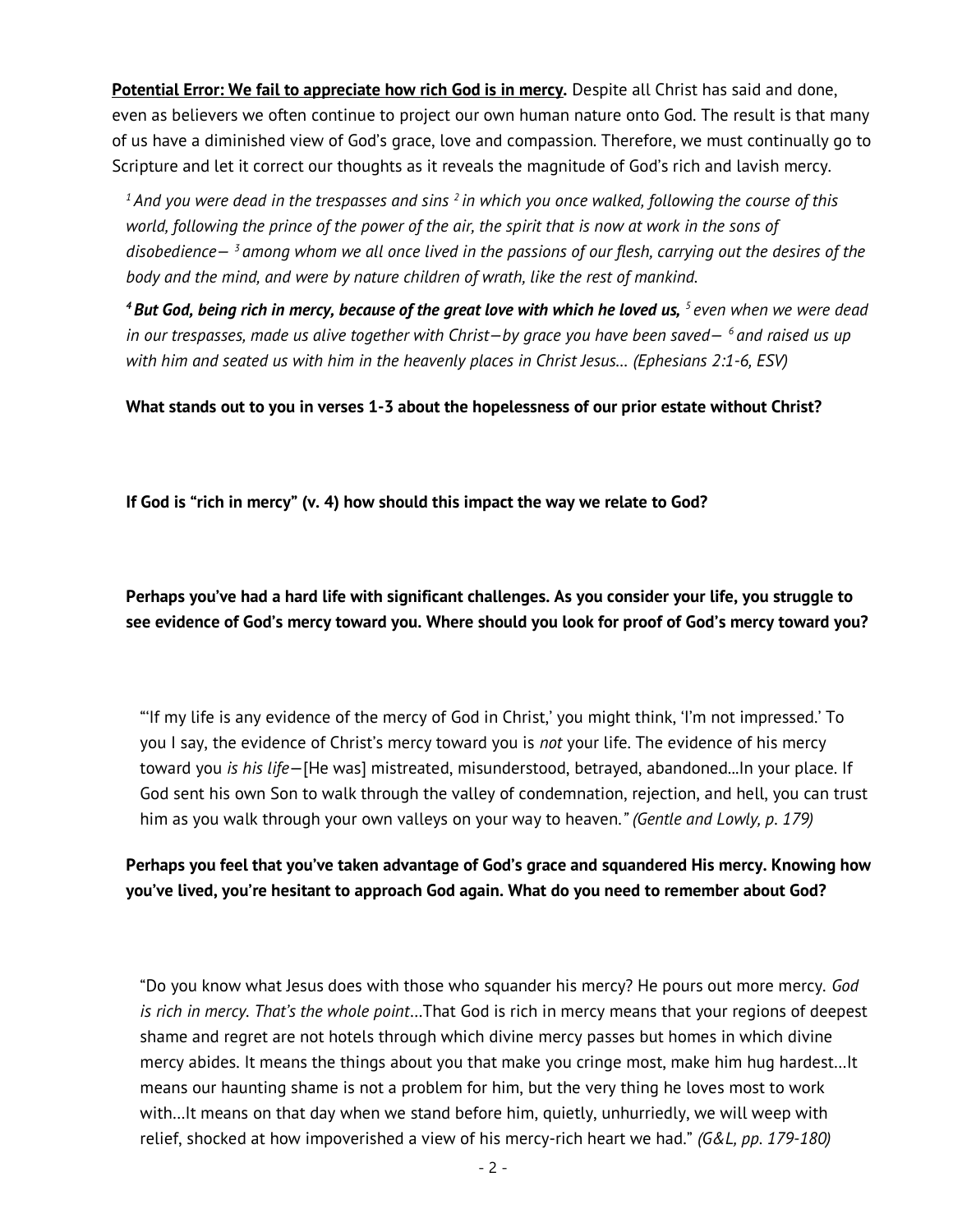**Potential Error: We function as legalists.** Another struggle we have as believers is that despite all we know about the Gospel, our hearts still naturally bend toward the false belief that we are somehow made right with God based on what we do and that our obedience to God strengthens his love for us.

"There are two ways to live the Christian life. You can live it either for the heart of Christ or from the heart of Christ. You can live for the smile of God or from it. For a new identity as a son or daughter of God or from it. For your union with Christ or from it." (Gentle and Lowly, p. 181)

Practically, what's the difference between these two ways of living?

- **Galatians 3:1,3:** "<sup>1</sup> O foolish Galatians! Who has bewitched you?...<sup>3</sup> Are you so foolish? Having begun by the Spirit, are you now being perfected by the flesh?" (ESV)
- **Galatians 5:1,4:** "I For freedom Christ has set us free; stand firm therefore, and do not submit again to a yoke of slavery…<sup>4</sup>You are severed from Christ, you who would be justified by the law; you have fallen away from grace." (ESV)
- **Galatians 3:10-11:** <sup>10</sup> For all who rely on works of the law are under a curse; for it is written, "Cursed be everyone who does not abide by all things written in the Book of the Law, and do them."  $^{11}$  Now it is evident that no one is justified before God by the law, for "The righteous shall live by faith." (ESV)

How would you explain what the above verses are attempting to warn us of?

Though we all tend to think we're avoiding the error of the Galatians, legalism remains our natural bent. Where, then, do we see in believers today the subtle, chronic tendency to strengthen our standing before God based on how we are performing spiritually?

"To the extent that you are clinging to any vestiges of self-righteousness or are putting any confidence in your own spiritual attainments, to that degree you are not living, by the grace of God…We cannot stand, as it were, with one foot on grace and the other on our works of merit…If you are trusting to any degree in your own morality or religious attainments, or if you believe God will somehow recognize any of your good works as merit toward salvation, you need to seriously consider if you are truly a Christian." (Jerry Bridges)

How can we avoid the error of the Galatians and find true rest in Christ?